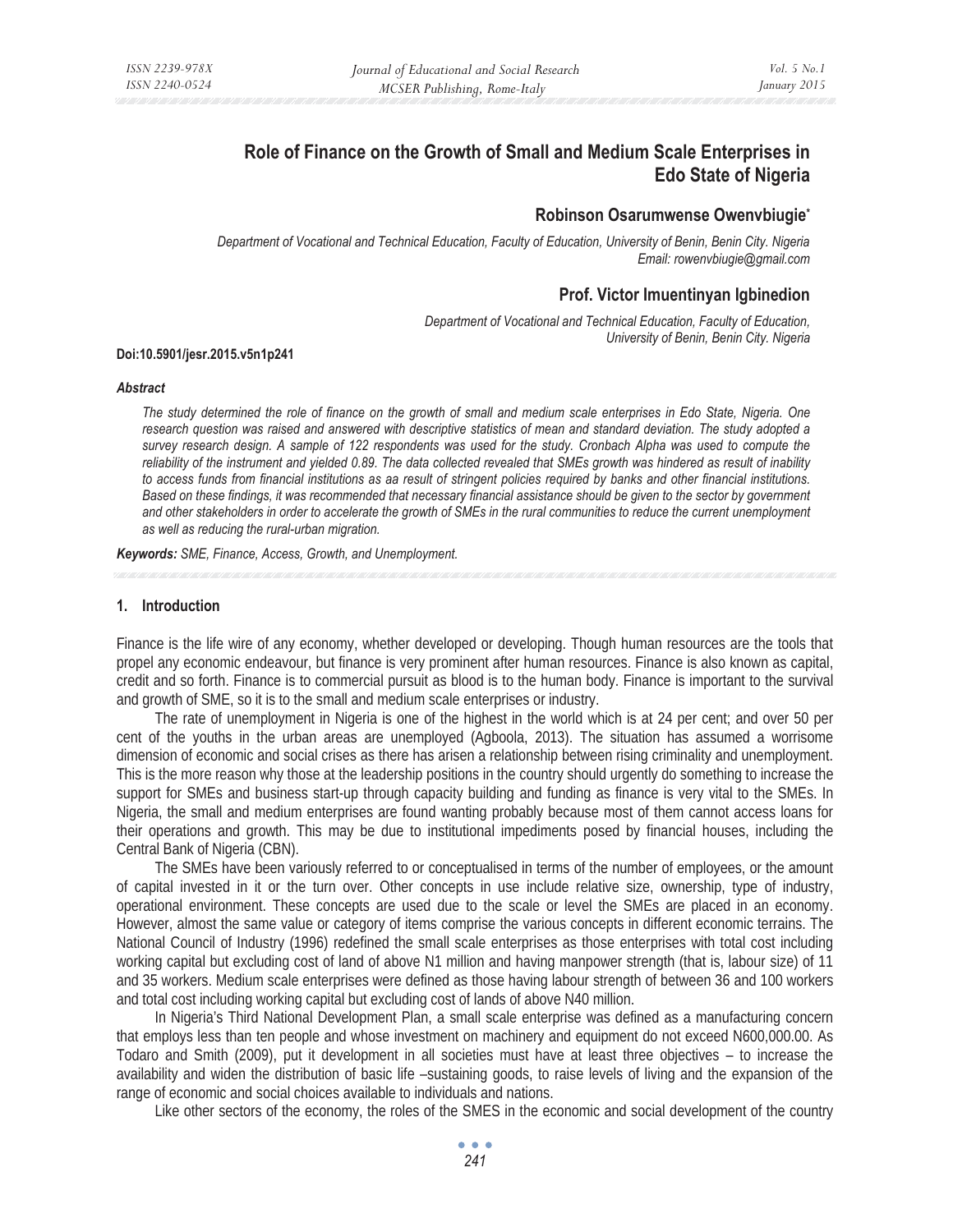are legion. Among the roles are: employment creation, poverty reduction, skill acquisition, supply of goods and services, rural development, encouragement of entrepreneurial development and industrial development. The SMEs, for them to be the major fulcrum of economic growth and development of the country, must be adequately financed. Financial problem is one of the major causes of business failures. If the SMEs are inadequately financed there is every tendency that many of them may not survive. If there is no adequate fund to start a business, the entrepreneur will not be able to afford the facilities and personnel that are required to start up the business properly. The hope of a thriving small and medium enterprises sector in Nigeria may be dashed, if the view of the Central Bank of Nigeria Governor is anything to go by. For many years, the small and medium enterprises have been struggling for meaningful existence to no avail. Successive administrations in the country have only made rhetoric of their commitment to the sector. This is in spite of the fact that hundreds of millions of naira were purportedly loaned out for the scheme by commercial banks in the country annually. However, this is not to say that there were no previous attempts made to finance the sector in the country.

Some of the previous attempts made at financing the SMEs include:

The Nigeria Industrial Development Bank (NIDB), Nigerian Bank for Commerce and Industry (NBCI), the National Economic Reconstruction Fund (NERFUND), and the Small Scale Industry Credit Scheme (SSCICS). All these financial programmes were made to encourage the SMEs for possible growth and development, and by extension, for economic development of the country. However, these financial institutions have been merged and it is now known as the Bank of Industry which was established in 2001. This signaled the hope for the growth of various business enterprises and the small and medium enterprises in particular. The main objectives of the bank include:

- (a) The provision of financial assistance for the establishment of large, medium and small projects
- (b) The expansion, diversification and modernization of existing enterprises; and
- (c) The rehabilitation of ailing industries.

The Bank is wholly owned and financed by the federal government and has its equity in the bank through its agencies, the ministry of finance – 59.54%, and the CBN – 40.36%. At its inception, the Bank had a total capital base of N50 billion for its operations. This gesture was a noble one as far as Nigerians and those in the real sector were concerned, given the global advocacy for the development of the economy through the empowerment of the SMEs. The Bank of Industry requires the following to access its loans:

- (i) Photocopy of certificate of incorporation
- (ii) Certified true copy of memorandum and articles of association for CA02.5 (C02) and form CAC2.3 (C07) of the company
- (iii) Three years most recently audited accounts in the case of existing businesses
- (iv) Report of feasibility study (2 copies)
- (v) Land and building documents and approved building plan
- (vi) Bill of quantities or contractors estimate/valuation report on building as applicable
- (vii) Satisfactory tenancy agreement long enough to cover the tenure of BoI's facility in respect of suitable rented property
- (viii)Proforma invoice for items of machinery and equipment from the source indicated in the feasibility
- (ix) Price and source of raw materials
- (x) Tax clearance certificate of the company and two directors for the last three years
- (xi) Eight recent passport photographs of each of the two directors and the company secretary
- (xii) Photocopy of international passport or driver's licence of the two directors. This plethora of requirements probably may have hindered small scale business operators from accessing the required funds for their business startup.

As other similar policies and programmes were concerned, implementation is the bane of Nigeria's numerous policies. The Bank of Industry, in 2004 barely three years at inception was bedeviled with problems militating against its statutory obligations to the SMEs and real sector. As at June 30, 2004, out of the N50 billion promised to be placed in the coffers of the Bank, only N5.4 billion was the only loanable funds in its coffer representing only 10.8% of the publicized N50 billion whereas a total loan applications of 594 valued at N130 billion was received (Famoofo, 2004). As part of its functions to ameliorate the challenges of accessing credit for the development of the SME sector, the federal government, through the Bank of Industry developed a counterpart funding scheme with some state governments. The scheme generated a funding pool of about N9 billion for the growth and development of the SME sector.

Besides finance or access to credit, the scheme is also aimed at harnessing the enormous opportunities in the SME sector in order to have an all-inclusive economic growth through skills acquisition, entrepreneurship training, employment and wealth creation (Afolabi, 2013). The Bank of Industry is not the only government institution established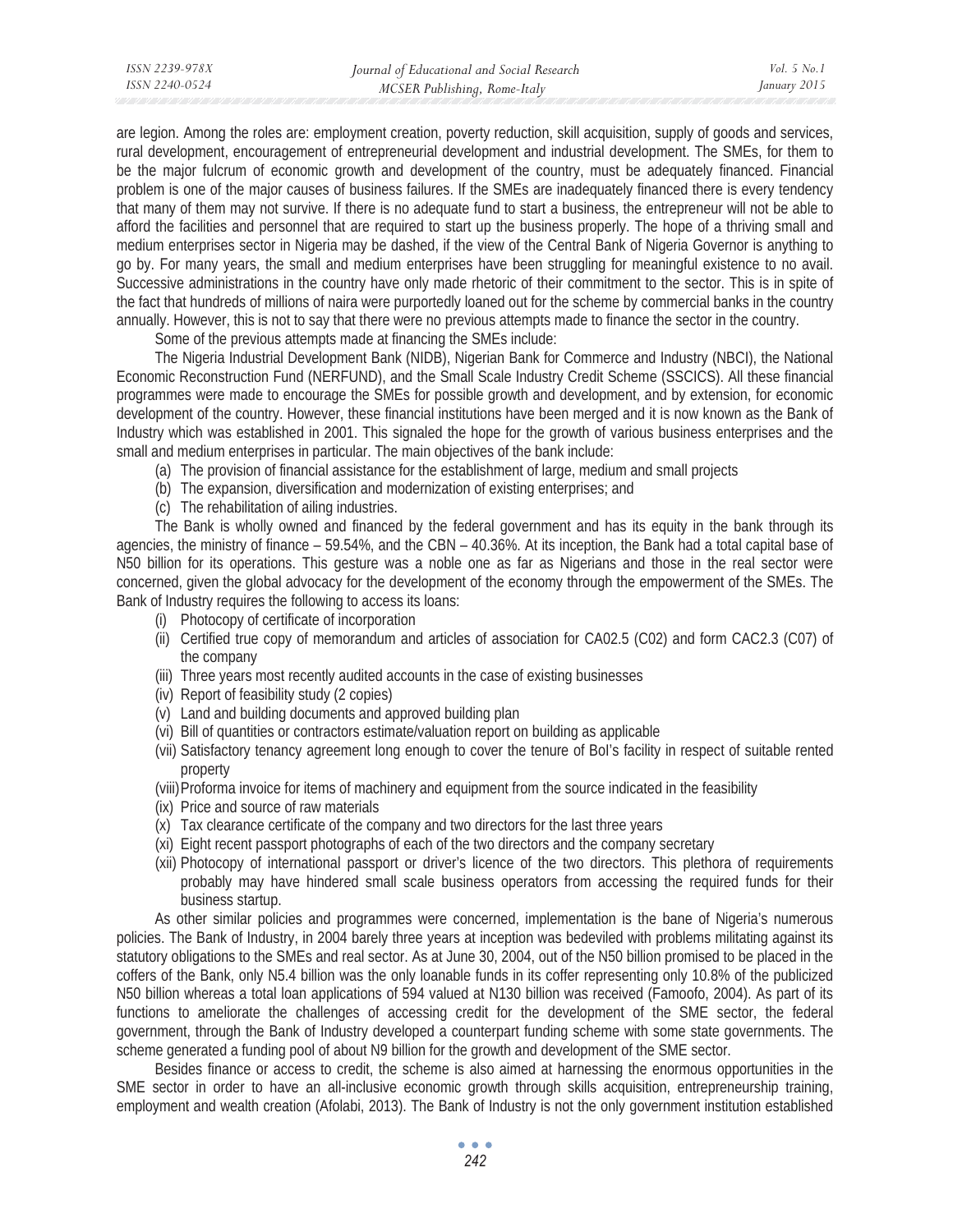to finance the SMEs. There is also the Micro, Small and Medium Enterprises Development Fund (MSMEDF) which earmarked a fund of N220 billion, with a minimum of 60% (N132 million) of the fund committed to providing financial services to women so as to address their peculiar financial exclusion problems. The main objectives of the fund are two, namely, social/development/grant (Agboola, 2013). Ten per cent of the fund was earmarked for administrative objectives in the following categories – managing agent's operational activities of three per cent (N3.96 b) and interest drawback programme of two per cent (N2.64b). For a microfinance bank or finance company to qualify for support from the fund, it is expected to meet the following requirements as stipulated by the Central Bank of Nigeria examination report:

- (a) Compliance with regulatory capital
- (b) Compliance with prevailing prudential ratios thus:
	- (i) Liquidity 20% (ii) capital adequacy ratio, 10% (iii) adjusted capital to net credit ratio and micro credit to other loans ratio 80:20
- (c) Average deposit growth rate of 20 per cent per annum
- (d) Favourable profit trend for three years
- (e) Risk management framework acceptable to the regulators
- (f) Corporate governance culture acceptable to the regulators

Another approach aimed at financing the SMEs in the past was the Community Banks. By Decree No. 46 of 1992, community banks were established with a minimum capital of N250,000.00. A community bank, according to the Decree, is a "self sustaining institution owned and managed by a community or a group of communities for the purpose of providing credit, banking and other financial services to its members largely on the basis of their self-recognition and credit worthiness." As part of its mandate to serve the people at the grass roots, of which SME is one, it was expected that the Community Development Associations (CDAs) held 30 per cent of the total share capital. Another criterion and determinant of setting up of community banks was its geographical location. The Decree stipulated that community banks be sited near a market. It required its operations be restricted to specified geographical area thus making it more relevant to small and medium scale economic activities (Orji, 2004).

However, due to the inactiveness of most of the community banks, the federal government, on 15<sup>th</sup> December, 2005, launched the Microfinance Bank Policy, Supervisory and Regulatory Framework. The microfinance banks took over the functions of the community banks. Microfinance is the rendering of financial services to the economic active poor and low income group. Broadly defined, it is also meant to cover both small loans to the poor, often, but not exclusively based on group liability, as well as small loans to micro, small and medium enterprises. This type of financial services emerged as an innovative form of financial intermediation over the last 30 years. Before microfinance service was introduced into the Nigerian economy, it was obvious that only about 35 per cent of Nigerian economically active population had access to financial services and 65 per cent relied on the informal sector with less than half of rural households had access to formal financial and banking services. The Microfinance Policy was designed to boost the capacity of micro, small and medium enterprises towards economic growth and development through financial intermediation.

Among the primary objectives of the microfinance policy were: to make financial services accessible to a large segment of the potentially productive Nigerian population which otherwise would have little or no access to financial services; to promote synergy and mainstreaming of the informal sub-sector into the national financial system; enhance service delivery by microfinance institutions to micro, small, and medium enterprises and contribute to rural transformation. The microfinance banks are highly regulated by the Central Bank of Nigeria (CBN). Most of them are independent of government as they are privately owned and operated. Only few are owned and operated by governments. Some state governments embarked on the establishment of micro-credit scheme. For example the Delta State government gave loans to about 25,537 beneficiaries in her micro-credit scheme in 2009 (Aiwerie, 2009). The microfinance banks have been assisting to alleviate poverty and rendering financial services to the SMEs.

However, the microfinance banks have their problems which militate against giving robust financial services to the SMEs as it was envisaged at the inception of the policy. The problems include high interest rates, default in loan repayment by clients and beneficiaries of the banks, most of the banks are based in urban areas, and they are not much capitalized as they have poor financial bases. This is the reason there has been clamour for a special fund for microfinance services where microfinance banks can source for funds at very low interest rate.

Another credit scheme established to aid poverty reduction and the small and medium enterprises was the National Poverty Eradication Programme (NAPEP) under which the Conditional Cash Transfer Scheme (COPE) was launched. The scheme (COPE) was implemented with the support from the Millennium Development Goals (MDGs) office in collaboration with the Small, Medium Enterprises Development Agency (SMEDAN). In 2008, a grant of N1.06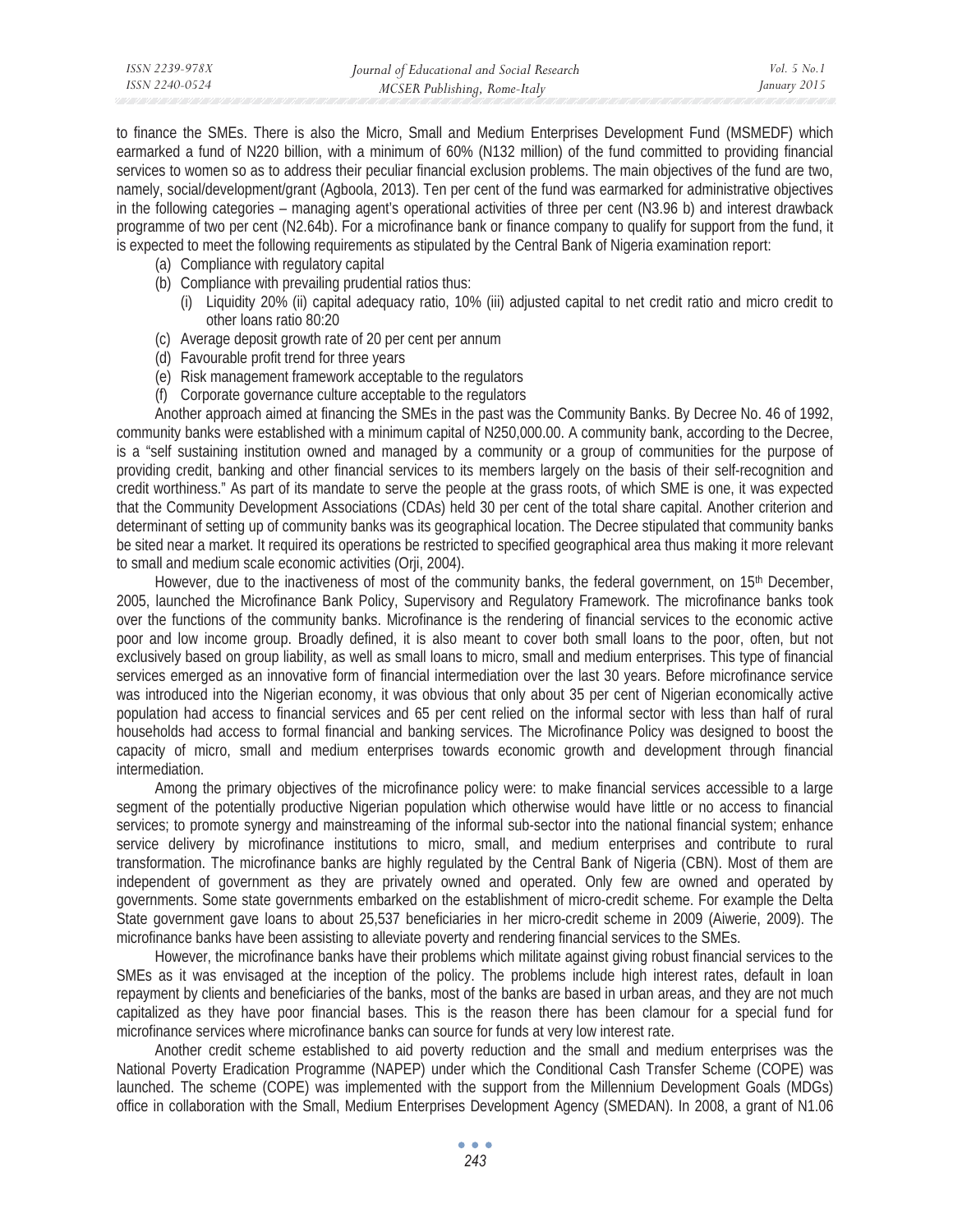| ISSN 2239-978X | Journal of Educational and Social Research | <i>Vol.</i> 5 $No.1$ |
|----------------|--------------------------------------------|----------------------|
| ISSN 2240-0524 | MCSER Publishing, Rome-Italy               | January 2015         |

billion was released by the federal government (Ogbu, 2009). Whether this grant was actually utilized for the purpose it was meant to enable the masses participate in the process of economic development, is not known as the SMEs sector is still groaning in financial problems.

Some other financial measures were later put in place in recent years in order to encourage the SME sector. These measures include the introduction of the over-the-counter (OTC) market by the National Association of Securities Dealers (NASD) (Agboola, 2013). The introduction of this scheme is to assist SMEs seeking longer-term loans have access to long term credit. The OTC is not listed on the stock exchange market but is a decentralized market of securities where the operators trade over the telephone or electronic network, instead of physical trading floor, to access funds from the market. The OTC gives prominence to the SMEs because the sector is the bedrock of any economy.

The requirements needed to access the loan or credit from the OTC is to apply to raise funds through the initial public offer (IPO) before the company is admitted as a security for trading on the platform through any of the registered stock brokers on the Securities and Exchange Commission (SEC). However, the SEC would conduct a thorough check on the security to verify the growth and corporate governance status of the company in order to determine if the company is good for the consumption of the public.

In spite of all these financial policies and programmes aimed at assisting SMEs to move out of their financial quagmire, the same old song is on as they are still finding it hard to access credit for their operations. The financial problems include: Multiple taxation, difficulty in accessing credit, the financial institutions, including commercial banks, are very critical to national economic development, but they are not helping the SMEs. The current structure of lending to the Nigerian economy is such that the bulk of aggregate credit is channeled mainly towards financial market operations and oil traders to the neglect of the key aspects of the real economy such as the SMEs, amongst others.

An economy where interest rate hovers between 19 and 25 per cent per annum is not encouraging for the real sector much less for the SMEs which are managing to survive as most of them are not firmly rooted on ground. Borrowing from the commercial banks is herculean to the SMEs. Besides the interest rates of between 22 and 35 per cent, there are other charges which include administrative/management fee, concession fee, processing fee, and too many others. The manner the Nigerian Agricultural Credit and Rural Development Bank (NACRB) is structured and focused seems not to favourable for the SMEs as the its interest rate is capped at 8 per cent, while the cost of capital is more than 12 per cent. The bank does not also have the reach in terms of branches, neither does it have the capacity for lending, nor the information technology platforms and human resources requirement. The Bank does not even address the issue of how to get credit to the SMEs (Radwan, 2009).

## *1.1 Purpose of the Study*

The purpose of the study was to determine the role finance plays in the growth of small scale and medium scale enterprises in Edo state.

### *1.2 Significance of the Study*

The findings of this study will contribute to a body of knowledge and increase information in the area of loan assessment to small scale business owners. Therefore it will be of immense importance to small business operators, government, industrialists, and other stake holders in the industrial sub-sector.

#### *1.3 Research Question*

The following research question guided the study:

To what extent has finance hampered the growth of SMEs in Edo State?

# **2. Methodology**

The survey research design was employed for this study. According to Leary (2010) a survey uses questionnaire, and interview to collect information about people's attitudes, beliefs, feelings, behaviours, and lifestyles. A survey is a descriptive study which seeks or uses the sample data of in an investigation to document, describe, and explain what is in existence on the present status of a phenomenon being investigated. A survey uses questionnaire and interview to collect information about people's attitudes, beliefs, feelings, behaviours, and lifestyles. It is designed to describe the characteristics or behaviours of particular population in a systematic and accurate fashion. This design was found most appropriate for this study because the study sought information from the respondents relative to their attitudes, beliefs,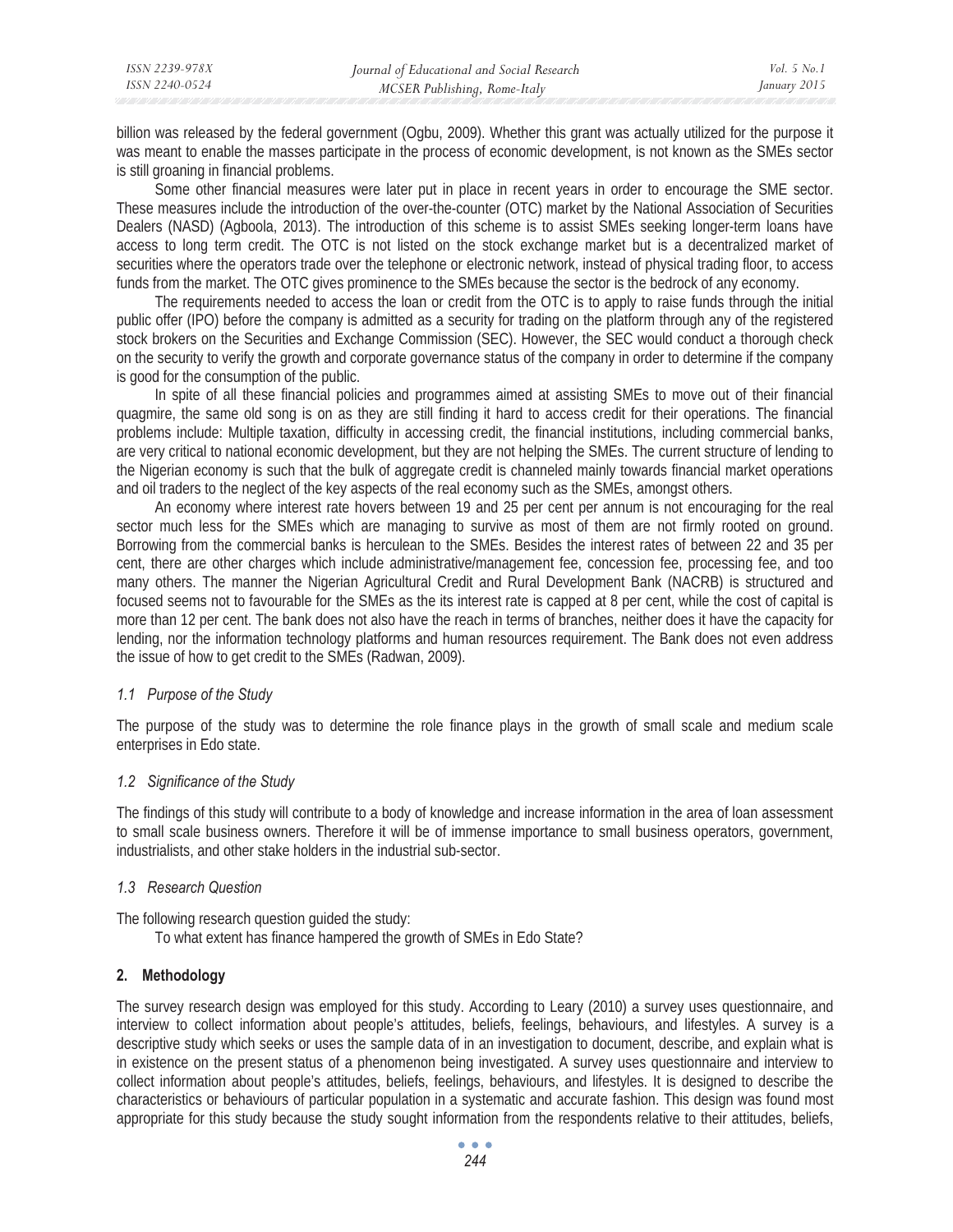feelings, and behavior.

A total of 122 respondents formed the sample randomly selected for the study and a structured questionnaire was designed by the researchers on a Likert Type Scale. The questionnaire had two main sections. Section A dealt with demographic information of the respondents, while section B comprised of 21 item statements. The 5-point rating scale of Very Great Extent, High Extent, Great Extent; Low Extent and Very Low Extent with boundary limits of 4.50-5.00, 3.50- 4.49, 2.50-3.49, 1.50-2.49, and 0.50-1.49 respectively

The questionnaire was validated by two experts in the Departments of Business Administration, University of Benin, Benin City. Nigeria

The reliability of the data collected was determined by using Cronbach Alpha method. This method was found more appropriate in that it takes care of the internal consistency of the instrument. The instrument was administered on 20 SMEs operators in Edo State who were not part of the sample used for the study. The value of the reliability obtained was 0.89.

The questionnaire items were administered on 122 SMEs operators in the three senatorial districts of Edo State. The researchers personally administered some to the respondents, while two research assistants who were employed and trained for two weeks administered others. On the whole 122 copies of questionnaire were returned and used representing 100%.

The data generated from the questionnaire were analyzed using mean and standard deviation to answer the research question.

### *2.1 Decision Rule:*

The level of agreement and disagreement of each questionnaire item related to the research question was determined on the mean rating of the item interpreted, relative to real boundary limits of number.

| Very Great Extent (VGE) | $4.50 - 5.00$ |
|-------------------------|---------------|
| High Extent (HE)        | $3.50 - 4.49$ |
| Great Extent (GE)       | $2.50 - 3.49$ |
| Low Extent (LE)         | $1.50 - 2.49$ |
| Very Low Extent         | $0.50 - 1.40$ |

# **3. Results**

The results for the study were obtained from the research question answered.

Research Question:

To what extent has finance hampered the grwoth of SMEs in Edo State?

**Table 3.1:** Mean score and standard deviation of SMEs being hampered in developing rural communities in Edo State.

|                                                     | $N = 264$                                                        |      |      |            |
|-----------------------------------------------------|------------------------------------------------------------------|------|------|------------|
| S/N Statement in the Questionnaire: To what extent: |                                                                  | Mean | SD   | Decision   |
| 1 <sub>1</sub>                                      | Microfinance banks provide enough fund to finance SMEs           | 3.80 | 1.25 | HE         |
| 2                                                   | Does lack of fund affect SME in its operation                    | 2.30 | 1.1  | <b>VGE</b> |
| 3                                                   | Entrepreneurs have enough collateral to obtain loans from        |      |      |            |
|                                                     | Commercial banks                                                 | 2.33 | 1.07 | LE         |
| 4                                                   | You have been able to comply with regulatory capital             | 2.25 | 1.31 | LE         |
| 5                                                   | You have been able to comply with liquidity ratio of 20%         | 3.73 | 1.40 | HE         |
| 6.                                                  | You have been able to comply with capital adequacy ratio of 10%  | 3.68 | 1.03 | HE         |
| 7                                                   | You have been able to comply with average                        |      |      |            |
|                                                     | Deposit Growth of 20% per annum                                  | 3.85 | 1.09 | HE         |
| 8                                                   | You have been able to comply with adjusted                       |      |      |            |
|                                                     | Capital to net credit ratio                                      | 2.20 | 1.40 | LE         |
| 9                                                   | Multiple taxation hinders the growth of SMEs                     | 3.72 | 1.3  | HE         |
| 10                                                  | Provision of certified copy of memorandum of                     |      |      |            |
|                                                     | articles of Association is a problem in assessing loan           | 3.88 | 1.04 | HE         |
| 11                                                  | Provision of 3 years most recent audited Account                 |      |      |            |
|                                                     | hamperingloan assessing                                          | 3.05 | 0.97 | GE         |
| 12.                                                 | Provision of feasibility study hinders loan assessment           | 3.20 | 1.03 | GE         |
| 13.                                                 | Provision of land building document                              | 4.22 | 0.42 | HE         |
| 14.                                                 | Provision of Bill of Quantity                                    | 4.70 | 0.47 | <b>VGE</b> |
| 15.                                                 | Provision of satisfactory tenancy agreement                      | 4.78 | 0.42 | <b>VGE</b> |
| 16.                                                 | Provision of tax clearance certificate                           | 4.57 | 0.51 | <b>VGE</b> |
| 17.                                                 | Provision of photo copy of international passport                | 4.61 | 0.50 | <b>VGE</b> |
| 18.                                                 | Evidence of source of raw materials                              | 4.87 | 0.34 | <b>VGE</b> |
| 19.                                                 | Insistence of holding 30% of the total share capital             | 4.83 | 0.39 | <b>VGE</b> |
| 20                                                  | The lending rate of between 22 to 30% hindering loan assessment. | 3.87 | 0.34 | HE         |
| 21                                                  | Infrastructural problem is hampering loan assessment             | 3.78 | 0.42 | HE         |
|                                                     | <b>Grand Mean</b>                                                |      |      |            |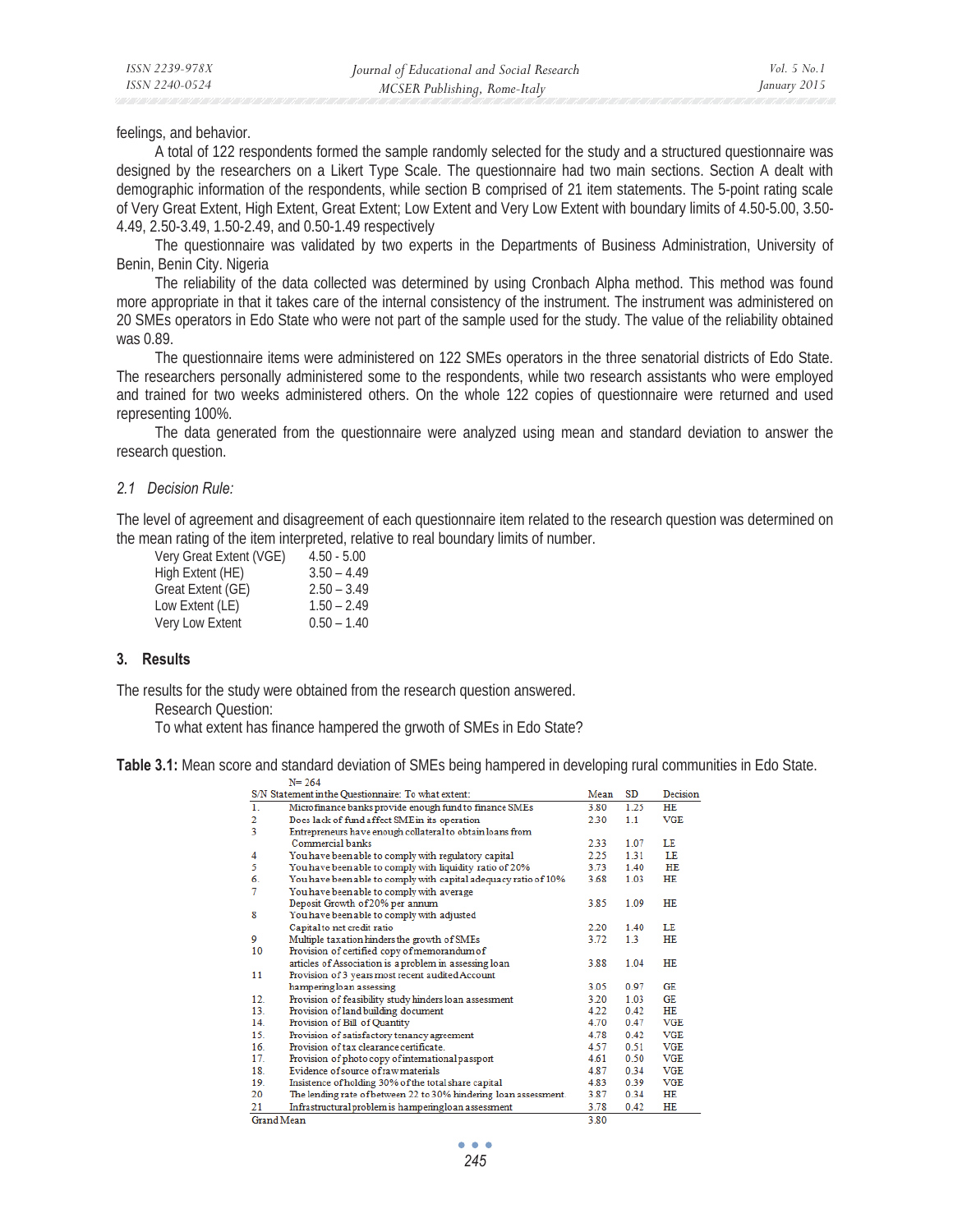The data presented in table 3.1 showed that the responses of SMEs operators had their responses ranging from 2.20 to 4.87 with a grand mean of 3.80

The table further showed that the mean responses of SMEs operators for items 2, 14, 15, 16, 17, 18 and 19 indicated that the rate they are denied access to loans is of very great extent. Items 1, 5, 6, 7, 9, 10, 13, 20, and 21 indicated that the rate they are denied access to loans to finance their operation is of high extent. Items 11 and 12 indicated that they rate they are denied access to loan for its operation is of great extent, while items 3, 4, and 8 indicated that the rate microfinance banks denied their access to loan is of low extent.

# **4. Discussion of Results**

The result of the findings in all the item statements indicated that all the items have effect on SMEs securing loan from microfinance banks. This will in turn hamper their startup, growth and development. This position is in consonance with the work of Osoba (1987) who stated that financing strength is the main determinant of small and medium enterprises growth in developing countries. Aremu and Adeyemi (2011) claimed that most SMEs particularly in Nigeria die within their first five years of existence as a result of insufficient capital. Basil (2005) maintained that lack of focus, inadequate market research, over-concentration on one or two markets for finished products, lack of succession plan, inexperience, lack of proper book keeping, irregular power supply, infrastructural inadequacies (water, roads etc), lack of proper records or lack of any records at all, inability to separate business and family or personal finances, lack of business strategy, inability to distinguish between revenue and profit, inability to procure the right plant and machinery, inability to engage or employ the right caliber staff, and cut-throat competition hinder the growth of SMEs.

Osotimehin, Jegede, Akinlabi, and Olajide (2012) stated that financial constraints and lack of skill hamper the efficient performance of micro and small scale enterprises. Supporting this claim, Baumback (1983) contended that most of problems of small and medium scale enterprises are external to it. The researcher opined that access to financing and, lack of short, medium and long term capital, inadequate access to financial resources and credit facilities affect the growth of micro and small scale enterprises (MSEs). The researcher further observed that micro and small scale enterprises (MSEs) have serious financial problem in at least three respect of securing funds in small amount at rates comparables to those paid by large industries, building and manufacturing adequate financial reserves, securing long term equity capital, inflation, raising inflation rate, insufficient collaterals, inadequate record keeping and knowledge of the risks facing their business.

In consonance with the findings of this study Afolabi (2013) stated that a major gap in Nigeria's industrial development process in the past years has been the absence of a strong and virile small and medium enterprises subsector (SMEs) owing to financial constraints explained by high lending rates, high loan requirements and lack of viable entrepreneurial skills. He added that lack of adequate credit for SMEs, traceable to the reluctance of banks to extend credit to them among others; to poor documentation at project proposals as well as inadequate collateral by SME operators constitute one of the problems facing SMEs in Nigeria.

In support of the findings of this study Osamwonyi and Tafamel (2010) stressed that it seems clear that the problem with funding SMEs is not so much the sources of funds but the accessibility. Factors identified inhibiting funds accessibility by the SMEs are the stringent conditions set by financial institutions, the lack of adequate collateral and credit information, and the cost of accessing funds.

# **5. Conclusion**

For the Nigeria economy to grow to attain the required socio-economic development, the SMEs must be given the necessary financial support to grow. The SMEs must be accorded the desired support of the government and financial institutions to grow rapidly to enable them contribute their quota to the development of Nigeria in general and Edo State in particular. Finance is the wheel in which business activities rotates. The financing of SMEs in Nigeria has been met with some impediments to access credit from microfinance banks and other financial institutions. These impediments have hindered the growth of SMEs in Nigeria.

To increase the viability and potency of this sub-sector, the government should increase to this sub-sector by way of removing dogmatic policies aimed at making it a lot easier for them to access loans without too stringent measures. By so doing, the sub-sector would then be in a better position to contribute more significantly to the overall development of the economy.